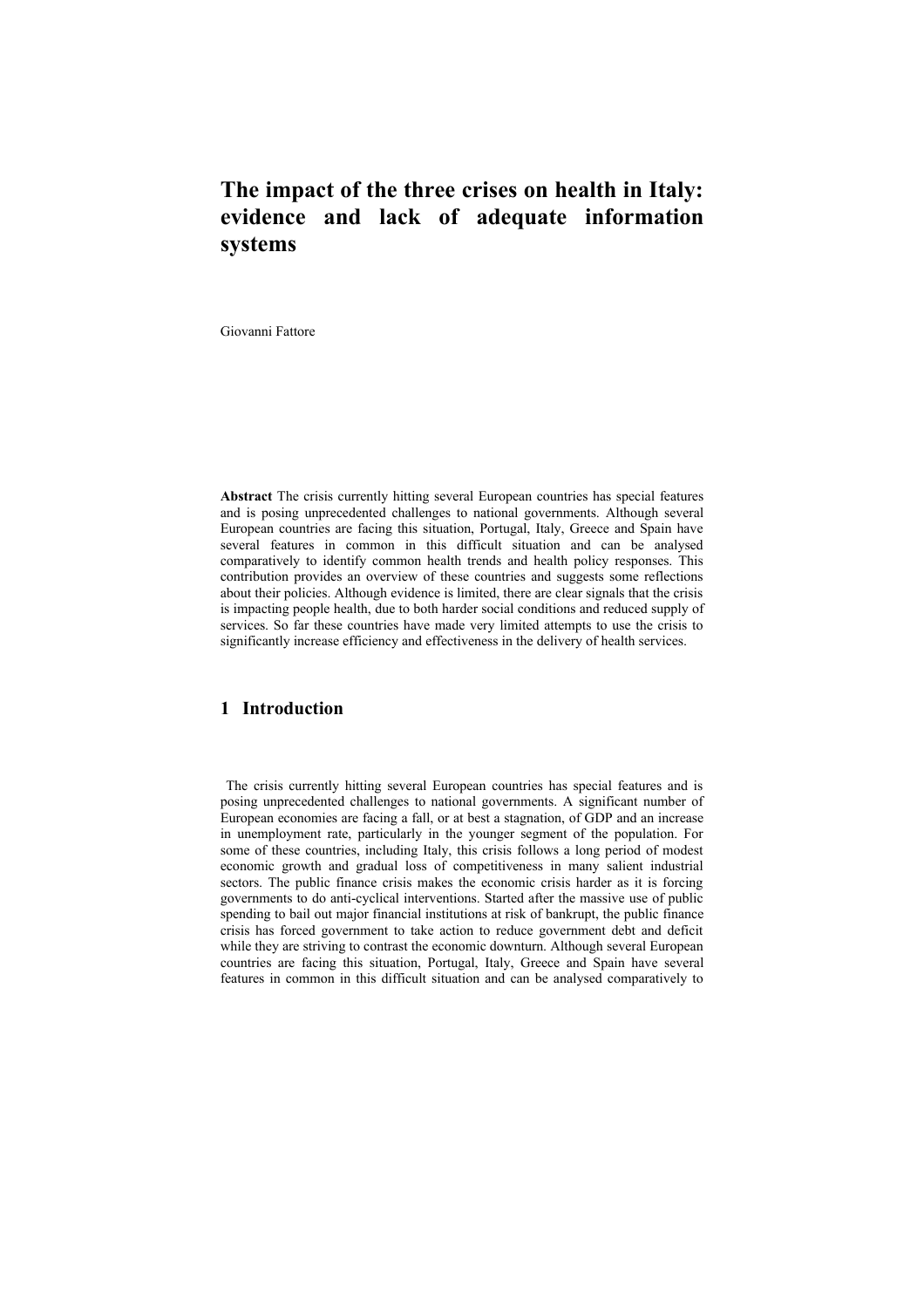identify common health trends and health policy responses. This contribution provides an overview of these countries and suggests some reflections about their policies. Although evidence is limited, there are clear signals that the crisis is impacting people health, due to both harder social conditions and reduced supply of services. The four governments appear to react in a similar way, with significant increases in copayments and cuts in the supply of services. So far these countries have made very limited attempts to use the crisis to significantly increase efficiency and effectiveness in the deliver of health services.

## **2 The case of Mediterranean Countries**

#### *Greece*

The huge public debt of Greece and the lack of confidence of financial markets in the solvency of its government have driven EU and international action to arrange a "soft" default and to force the country to adopt severe measures to reduce public expenditure. However, whether these interventions will succeed and make possible to maintain Greece in the Eurozone area is still uncertain. The critical situation of health and healthcare of the country is documented by an article published in the Lancet recently (Kentikelenis et al. 2011). Perceived health status has worsened, suicide rates has increased by 17%, violence has risen and homicide rates has doubled between 2007 and 2009 and HIV incidence is reported to have increased in late 2010. Although these figures should be taken with some caution, they suggest a tragic situation where the crisis is impacting people health, especially of those who are more vulnerable. The crisis seems to impact on people health for two reasons. The first concerns the general determinants of health. Greek people are more at risk of major events causing ill health, as rapid impoverishment and job loss. Evidence from other economic crises show that unemployed individuals are at higher risk of suicide, mental disorders and cardiovascular diseases (Khang et al., 2005) and that unemployment is associated with 20/25% increase in overall mortality (Moser et al., 1990; Berthune, 1997; Marmot e Ruth, 2009).

The second reasons why the economic crisis is having negative effects on people health concerns access to care. Recent data show that there is a significant increase in the number of individuals that did not go to a doctor or a dentist despite feeling it was necessary (Kentikelenis et al. 2011). Patients give up seeking care due to waiting time or other barriers to access to health facilities, including informal payments to professionals. Access to care is increasingly limited by major cuts in public healthcare funding. The 2011 budget for healthcare was decreased by  $\epsilon$ 1.4 billion, with  $\epsilon$ 568 million saved through salary and benefit-related cuts and €840 million saved through cuts in hospital operating costs. The target is a reduction of 0.5% of public expenditure over the GDP. On the other side, social insurance contributions and copayments have been significantly increased.

Overall, the Greek government is introducing exceptional measures to reduce public expenditure and to raise extra money to fund the system. Most of these measures, like salary cuts and reduction in coverage, may produce negative long-term effects on the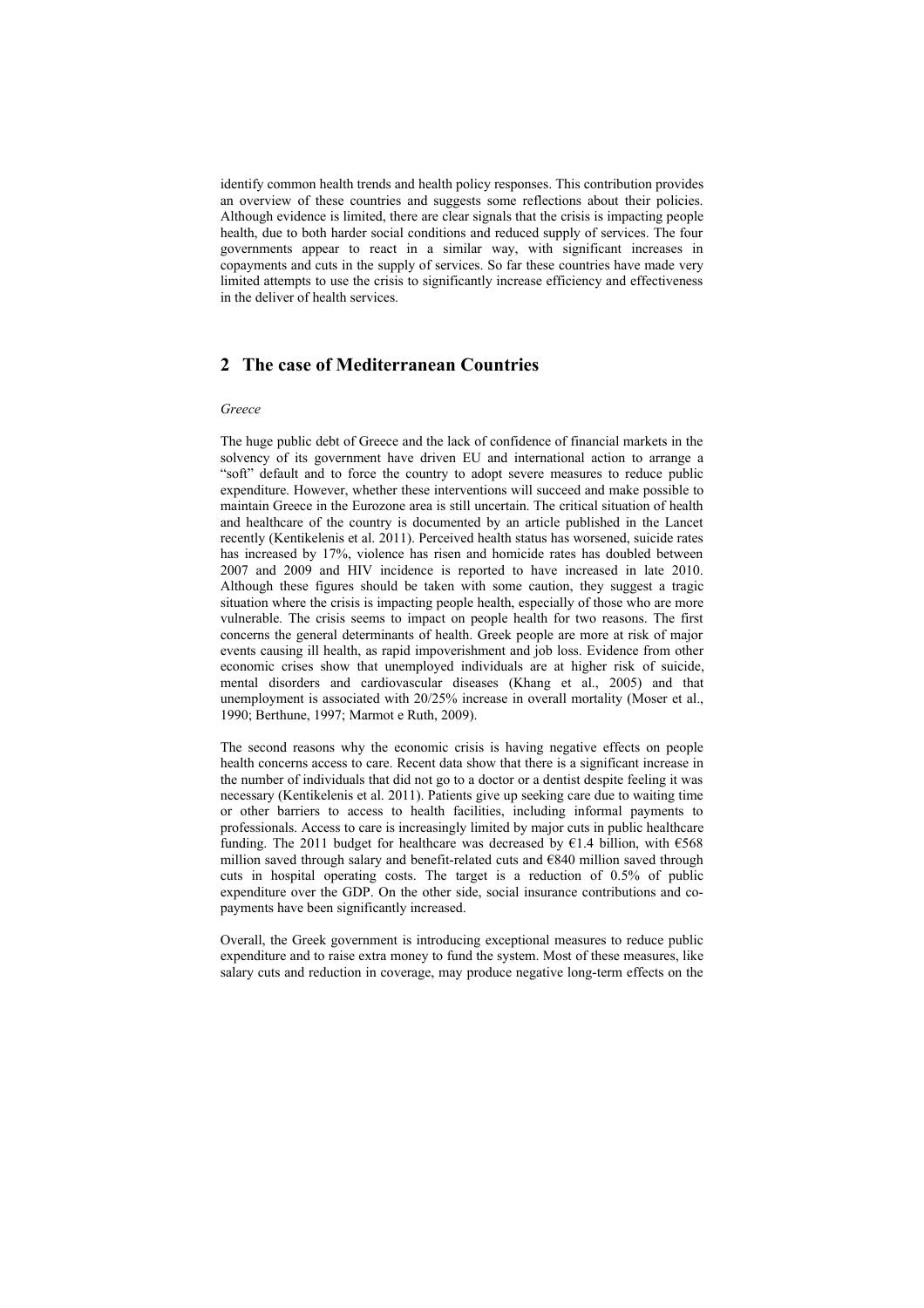overall functioning of the systems and quality of health care. However, the crisis did drive some action to reform a system that had severe problems even before the crisis.

#### *Portugal*

In Portugal the financial rescue plan details a number of adjustments to be made in the Portuguese National Health Service. Main measures do strive for more than just shortrun expenditure savings with mechanisms for future control of health care expenditures in the public sector, including performance assessment and benchmark, the use of competition forces in public procurement, and the introduction of best practices in transparency and information in the evolution of the National Health Service (Pita Barros, 2012). However, the focus of government policy and media attention is on the most visible and short-term effects of these policies, namely the increase of co-payments. Also, clear implementation of the measures with long-term structural effects do not appear to have high priority in the policy agenda

The new Portuguese co-payment policy has two main elements. The first is a significant increase in the level of copayment, which potentially creates an access barrier to health care. The second element is a relevant increase in the exemptions to user charges, targeted to low-income and other vulnerable segments of the population. The first element, consistent with the attempt to raise resources and moderate the use of pharmaceuticals, may be offset by the second. It is difficult to predict the net effect of the policy. Likely, its financial effects will not be so substantial to correct the financial situation of a country needing to reduce public healthcare expenditure by 8% in the short run. While in Portugal the financial crisis has revamped the need of major interventions to modernize the healthcare system, it is still too early to understand if the implementation stage is sufficiently backed by the government and whether the measures launched so far are sufficient. It appears that the planned cuts are unlikely to produce the financial savings required to face the crisis.

#### *Spain*

Spain crisis is mainly due a low economic performance (and especially a very high unemployment rate), structural imbalances between government revenues and spending (partly due to low taxation rates compared to other EU members states) and high interests payment on the government debt, which is anyway lower than of the EU average. Over the last two years, Spain has introduced several measures aimed at improving the financial situation. Overall, the measures have been poorly coordinated and have not been part a strategic approach nor a common framework for action (Gené-Badia et al., 2012). The main measures in the healthcare area taken by the Spanish government to face the crisis are as follow: a) a 5–7% salary reduction for most health care personnel, b) the introduction of mandatory generic prescribing by medical doctors and c) price reductions of pharmaceuticals. On top of these measures, given the decentralised nature of the Spanish healthcare system, autonomous communities are called to adopt significant measures to reduce the budget for health care. For example Catalonia, one of the most affluent regions of Spain, reduced by 6.8% the budget for healthcare from 2010 to 2011 and, in order to reduce so significantly its expenditure, terminated several thousands of labour contracts, significantly reduced hospital activities (about 3,000 beds were made not operational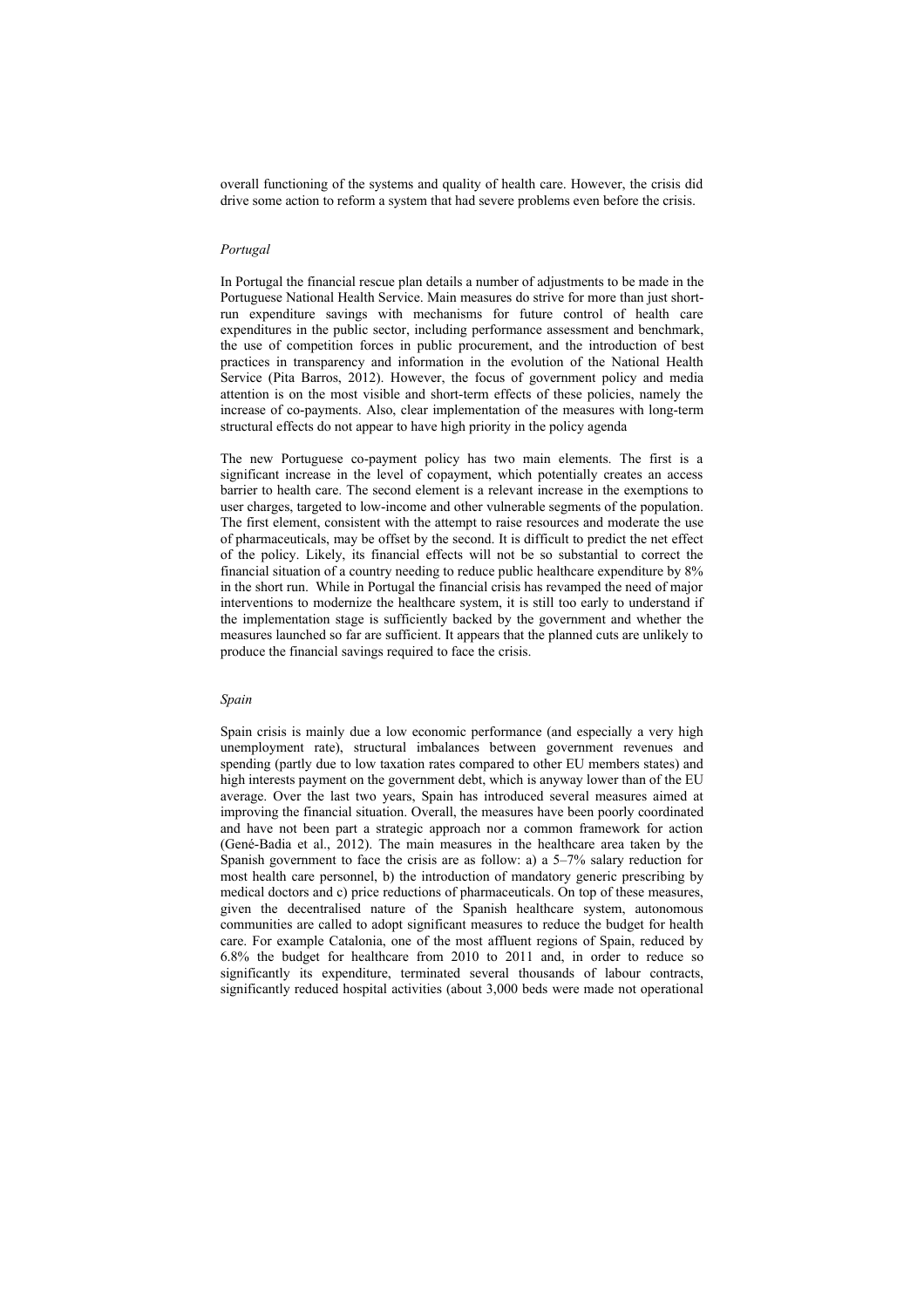in summer 2011), reduced by 5% the budget allocated to private providers, closed primary care out-of-hours emergency services in Catalan rural areas and cancelled all new investment decisions.

It is too early to detect the effects of these measures, but the expectation is that they may have a significant effect on population health (Gené-Badia et al., 2012; Dàvila Quintana and Gonzàlez Lçpez-Vlcarcel, 2009). In Catalonia, in just six months surgical rate was reduced by 6% and people in waiting list increased by 23%. Overall, it appears that the Spanish and the autonomous community governments are acting seriously to reduce public spending, although it is unclear whether these cuts will be enough to overcome the crisis. While probably effective from a financial perspective, these measures may have long term negative effects on the overall performance of the healthcare system and "the crisis situation is not being used as an opportunity to implement reforms needed in the health care system, both on the delivery and the finance sides" (Gené-Badia et al. 2012, p. 27).

#### *Italy*

As for the other countries analysed in this contribution, Italy faces a difficult situation characterised by two intertwined issues. On the one hand, the economic recession restrains both public and private health sector expenditures, making it difficult to meet the health needs and expectations of the population. On the other hand, the high national debt stock impels to improve public finances to avoid default, thus forcing unprecedented public spending cuts. In response to the financial crisis and the stricter public budget imperatives of the European Commission and the European Central Bank, the national government has introduced national cost-containment measures and has reduced transfers to regions and local governments. Beginning in October 2011, regions had to introduce a  $€10$  co-payment for visits to public and private accredited specialists and a  $E25$  charge for visits by patients aged 14 or older to hospital emergency departments that are deemed inappropriate. Exemptions defined by the Ministry of Health for low-income, disabled, aged and chronic patients remain in place; however, these copayments were added to existing tariffs, placing a significant additional burden on patients. New cost-saving measures to reduce pharmaceutical expenditure were also introduced (see De Belvis et al. 2012 for details).

It is estimated that overall NHS expenditure in 2011 was lower than in 2010. In addition to the effects of national policies, control of expenditure was achieved mainly through policies autonomously adopted by regions. The budget for 2012 has not been finalised yet as it is expected that the Treasury requires additional cuts to those already planned as a part of general spending review launched by the new government.

While some measure to face the crisis are taken by the national government and imposes common rules across regions, most of actions are decided by regions thus creating large disparities. For examples, given a national framework for co-payment policies the implementation stage has made possible to make major differences. While some regions maintain charges irrespective of income (provided that low income citizens are exempted by its payment), other have graduated payments according to income groups. In some regions now co-payment for outpatient care is very substantial and may be close to the price of the service in the private market, where "low-cost" initiatives are on rise (Del Vecchio and Rappini, 2011).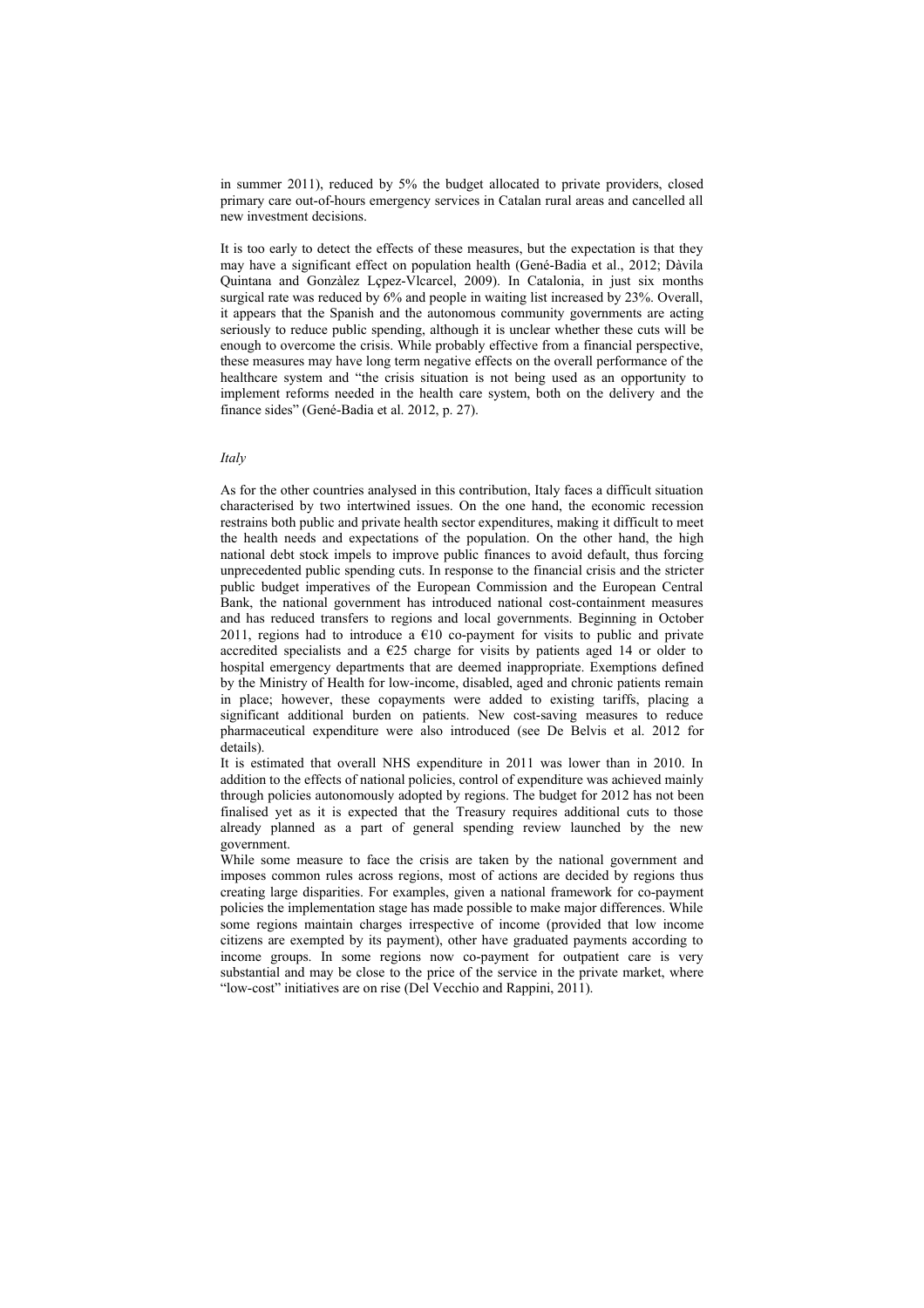Clear signals of discomfort are still difficult to ascertain. Yet, data are beginning to emerge. Case reports and interviews with specialists and primary care doctors point to a deterioration of health indicators. Mental disorders (Lora et al. 2011), reduced access to dental care (even for children) and diseases associated with poverty (notably, edentulism) are increasing. Furthermore, there is recent evidence of a decrease in the intake of fruit, vegetables and fibres, a decrease in the time spent in sports/physical activity (especially in the Southern Regions) and an increase in unhealthy practices, such as the consumption of junk food and alcohol abuse, among youths and women (Ricciardi and De Belvis 2011).

### **3 Discussion**

All the four countries reviewed are facing a critical situation and striving to reduce significantly public healthcare expenditure in real terms. In all countries co-payments are an important element of these policies. In the two countries with a decentralised system (Italy and Spain) most of the savings derive from a reduction of resources transferred to regions. National governments shift the responsibility (and the blame) of cost containment to lower tiers of government and may produce significant disparities across regions. This review reveals that the health systems of these four countries are facing the crisis and are targeted by cost-containment measures. But it also reveals what countries are not doing.

First, we are not aware of any attempt to pay special attention to the most vulnerable segments of the society who may be disproportionally hit by the crisis and may at high risk of significant health losses. These systems have no activities in place to detect vulnerable individuals (e.g. those who lose their job) and have not introduced any device to assure that accessibility of care for the most vulnerable individuals is protected by additional barriers created by higher copayment and reduction in the provision of publicly funded health care. While there are clear signals that the crisis is having a serious impact on equity in both funding and access to care, no counteracting measures have been introduced.

Second, the measures adopted by the counties appear short-term and focussed on reducing public spending rather than improving the system in terms of efficiency and effectiveness in the long term. For example, in any of these country it is reported an effort to revise the basic package to focus delivery of services on those services that are more effective and efficient. The use o Health Technology Assessment to better govern the introduction of new expensive technologies, to prioritize interventions and to plan disinvestments, is clearly overlooked. Cost cutting measures are not based on "rational" strategies to focus public resources where the value for money can be maximized. Similarly, there are no attempts to better plan healthcare delivery to reach economy of scale and economy of specialization. Rather than closing small, often inefficient and sometimes ineffective, points of care, measures tend to reducing funding across the board. While the crisis may offer a "window of opportunity" for unprecedented unpopular action, the search for immediate spending is probably prevails. Often, full protection of the interests of government employees and businesses contracting with the public sector prevails over the interest of using better public resources.

Grece, Italy, Spain and Portugal are striving to significantly reduce public healthcare expenditure in a situation that, at June 2012, is still very uncertain, with a systemic